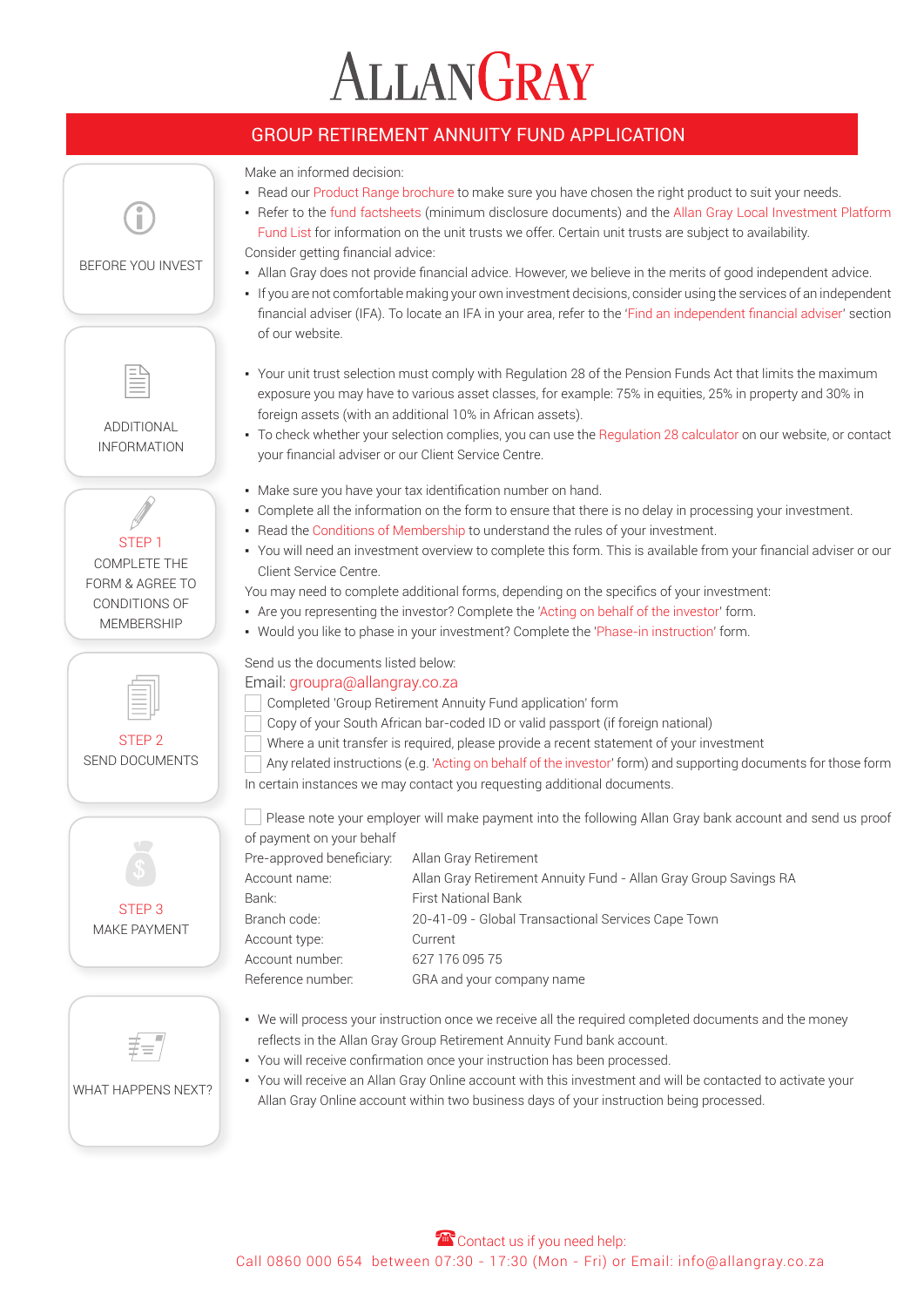# ALLANGRAY

## GROUP RETIREMENT ANNUITY FUND APPLICATION

The Allan Gray Retirement Annuity Fund's registration number is 12/8/0037186/R and its tax approval number is 18/20/4/41566. Allan Gray Investment Services Proprietary Limited, an approved fund administrator and authorised administrative financial services provider, is the Administrator.

#### 1. Provide us with your details

| Employer's registered name                                                                                                                                                                                                                                          |
|---------------------------------------------------------------------------------------------------------------------------------------------------------------------------------------------------------------------------------------------------------------------|
| Surname<br>Title                                                                                                                                                                                                                                                    |
| First name(s)<br>.                                                                                                                                                                                                                                                  |
| Date of birth                                                                                                                                                                                                                                                       |
| ID number (passport number if foreign national)                                                                                                                                                                                                                     |
| Email                                                                                                                                                                                                                                                               |
| We will send all communications to you via email. If you do not have an email address, we will post all communications to you.                                                                                                                                      |
| Mobile<br>Telephone (h)<br>the control of the control of the control of the control of the control of the control of the control of the control of the control of the control of the control of the control of the control of the control of the control            |
| Telephone (w)<br>Fax<br>.                                                                                                                                                                                                                                           |
| Residential address                                                                                                                                                                                                                                                 |
| .                                                                                                                                                                                                                                                                   |
| <u> 1905 - Johann Harry Harry Harry Harry Harry Harry Harry Harry Harry Harry Harry Harry Harry Harry Harry Harry Harry Harry Harry Harry Harry Harry Harry Harry Harry Harry Harry Harry Harry Harry Harry Harry Harry Harry Ha</u><br>and the company of the com- |
| Postal address                                                                                                                                                                                                                                                      |
| If the same as residential address, please tick this box                                                                                                                                                                                                            |
| .                                                                                                                                                                                                                                                                   |
| Postal code                                                                                                                                                                                                                                                         |
| Are you a foreign prominent public official or a domestic prominent influential person? Yes<br><b>No</b>                                                                                                                                                            |
| If yes, please specify                                                                                                                                                                                                                                              |

## 2. How much would you like to invest?

• The amount of your initial regular contribution is agreed between you and your employer.

| Select your payment frequency |  | Monthly Quarterly Biannually Annually |  |  |
|-------------------------------|--|---------------------------------------|--|--|

#### How would you like to invest your money?

You must allocate your lump sum and/or regular contribution into one or more unit trusts. Indicate the percentage per unit trust in the table below:

| Unit trust<br><b>Unit trust</b><br>class | Lump sum | Regular<br>contribution |
|------------------------------------------|----------|-------------------------|
|                                          |          | $\%$                    |
|                                          |          | $\%$                    |
|                                          |          | $\%$                    |
|                                          |          | $\%$                    |
|                                          |          | $\%$                    |
|                                          |          | $\%$                    |
|                                          |          | $\%$                    |
|                                          |          | $\%$                    |
|                                          |          | $\%$                    |
|                                          |          | $\%$                    |
|                                          | 100%     | 100%                    |

Group Retirement Annuity Fund Application Allan Gray Proprietary Limited is an authorised financial services provider. 1 of 8 Please ensure that the percentages allocated across unit trusts add up to your total lump sum/regular contribution amounts.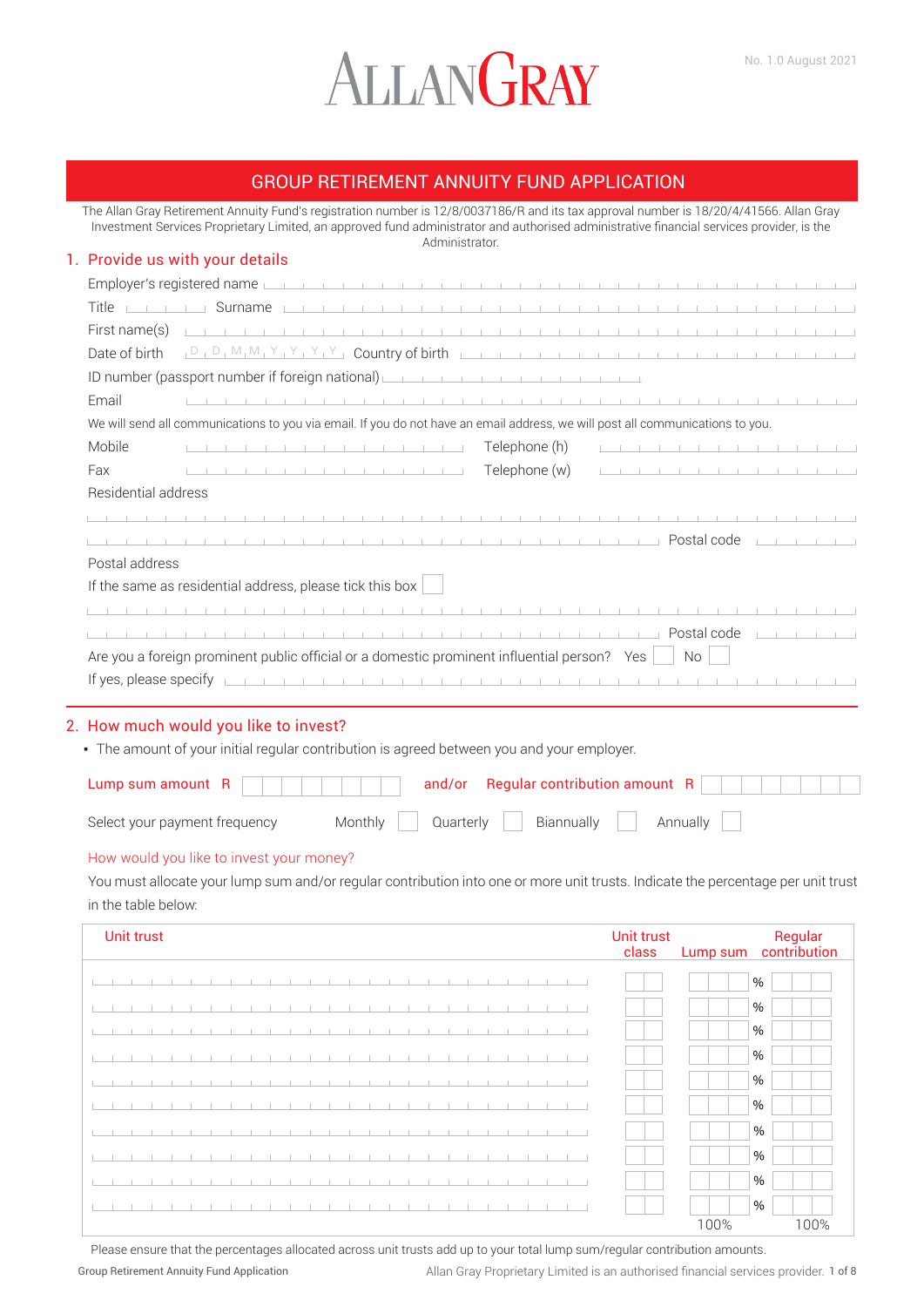#### Would you like to pay your annual fees from the Allan Gray Money Market Fund?

You may choose to have your annual administration fees and annual financial adviser fees (if applicable) paid from the Allan Gray Money Market Fund. If you choose to do so, please ensure that you have allocated a portion of your investment to the Allan Gray Money Market Fund. If no option is selected, fees will be deducted from the relevant unit trusts.

If you would like to pay your annual fees from the Allan Gray Money Market Fund, please tick this box.

### 3. Are you transferring your lump sum from another fund?

| Estimated transfer amount:                          | R                                                                                                            |
|-----------------------------------------------------|--------------------------------------------------------------------------------------------------------------|
| Will this be a unit transfer?                       | (Unit transfers are subject to the rules of the transferring fund/insurer.)<br>Yes<br>No.                    |
| Transfer from a pension or provident fund           |                                                                                                              |
|                                                     | Transfer due to pension interest in a divorce order (from a retirement annuity fund only)                    |
| Transfer from another retirement annuity fund       |                                                                                                              |
| Transfer from a pension/provident preservation fund |                                                                                                              |
|                                                     | If you are transferring from another retirement fund, please complete the transferring fund's details below. |
| Registered name                                     |                                                                                                              |
| Policy number                                       |                                                                                                              |

#### 4. Method of payment

Your employer will deduct the agreed contribution amount from your salary and pay the contribution amount via EFT (electronic fund transfer) into the Allan Gray Retirement Annuity Fund - Allan Gray Group Savings RA bank account.

Contact telephone number

#### 5. Please provide us with your tax information

- This section applies to all investors whether you are registered for tax or not.
- . The South African Revenue Service (SARS) requires all financial services providers to collect tax information from their clients.
- If you are an existing investor and have additional tax information that you are required to disclose in order to meet FATCA or CRS legislative requirements, please complete the '[Change in tax details for individual investors](https://www.allangray.co.za/globalassets/documents-repository/product/form/Multiple%20products/Files/Change%20in%20Tax%20Details%20for%20Individuals.pdf)' form.
- Please refer to our 'Tax guide' at the end of this form if you need help understanding the terms used in this section.

#### 5.1 If you are a South African resident for tax purposes, please tick the box below

I declare that I am a resident for tax purposes in South Africa.

Tax identification number (TIN) provided to you by SARS

## 5.2 If you are a non-South African resident for tax purposes, please tick the box below

 $\Box$  I declare that I am not a resident for tax purposes in South Africa.

| Country of residence for tax purposes <b>Leader Act and the contract of the contract of the contract of the contract of the contract of the contract of the contract of the contract of the contract of the contract of the cont</b> |
|--------------------------------------------------------------------------------------------------------------------------------------------------------------------------------------------------------------------------------------|
| TIN or its functional equivalent (FE) provided to you by your tax authority                                                                                                                                                          |
| Although not a tax resident in South Africa, are you registered for tax in South Africa? Yes   No                                                                                                                                    |
| If yes, please provide your TIN provided to you by SARS                                                                                                                                                                              |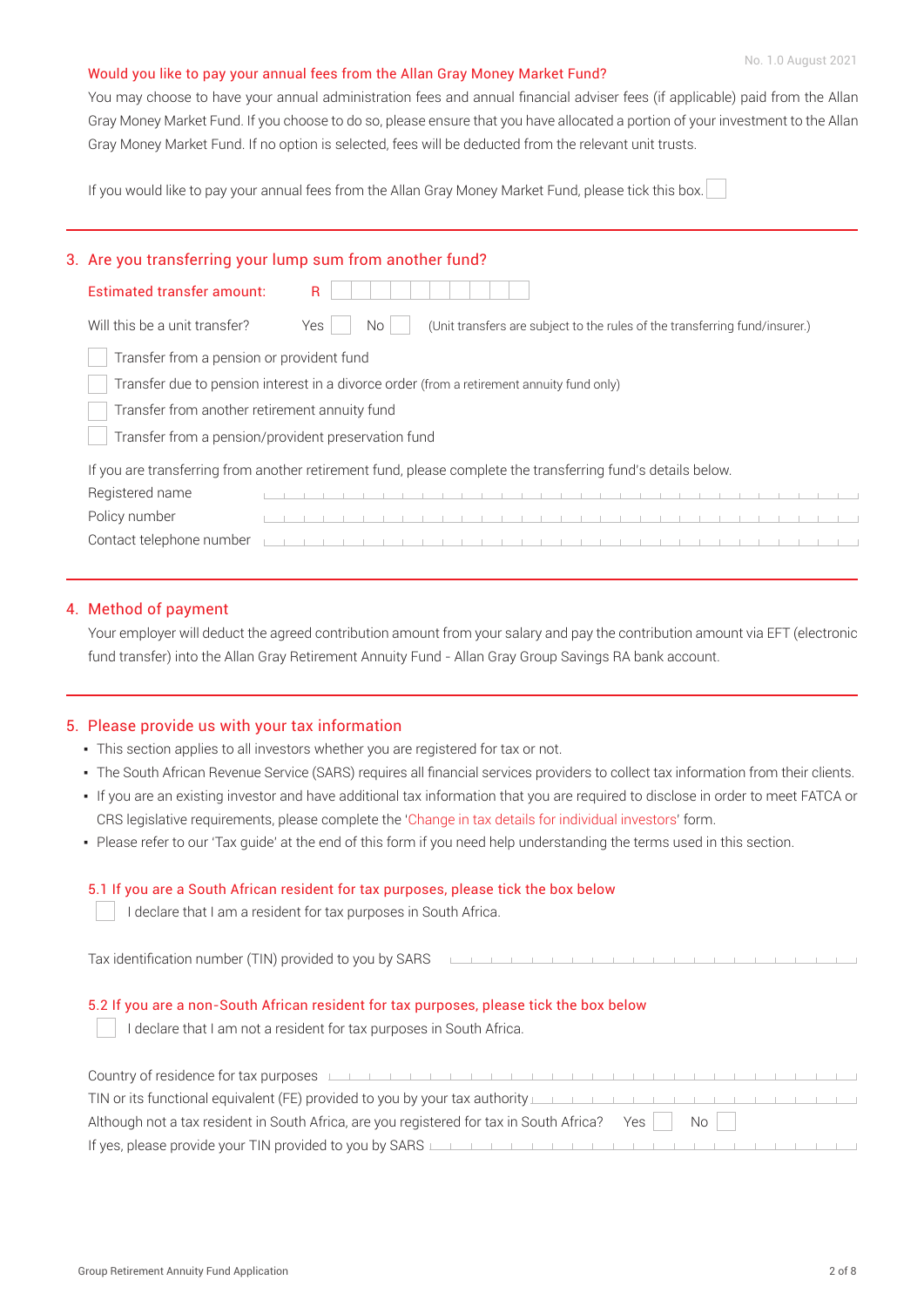#### 6. Your family circle and nominees

If you die before you retire from the Allan Gray Retirement Annuity Fund (the Fund), the trustees of the Fund are responsible for allocating your benefits in terms of Section 37C of the Pension Funds Act (the Act). According to the Act, the trustees must perform the following three duties:

- 1. Identify and find all of your dependants. Section 1 of the Act defines dependants as spouses, children, anyone proven to have been financially dependent on you at the time of your death, anyone legally entitled to maintenance, as well as anyone who may have become financially dependent on you had you not died.
- 2. Decide how to allocate the benefit based on the outcome of their investigation. The individuals that you have asked the trustees to consider when they allocate the benefit (your nominees) will also be taken into account.
- 3. Decide on how the benefit will be paid to your beneficiaries.

For more information on how death benefits must be dealt with by the trustees, please refer to '[Understanding the death claims](https://www.allangray.co.za/globalassets/documents-repository/product/brochures/Multiple%20products/Files/Understanding%20the%20death%20claims%20process%20of%20retirement%20funds.pdf)  [process of retirement funds'](https://www.allangray.co.za/globalassets/documents-repository/product/brochures/Multiple%20products/Files/Understanding%20the%20death%20claims%20process%20of%20retirement%20funds.pdf), which is available on our website.

- Please complete the details of all spouses, life partners, children and all other individuals that are financially dependent on you.
- For each individual, please indicate whether you want to nominate them and, if so, the benefit percentage.
- Please specify any other individuals, legal entities or trusts you want to nominate.
- The total of percentages across all your nominations must add up to 100%.
- If you are already a member of the Fund, this nomination will apply to all your investment accounts in the Fund. If you do not make a nomination, your existing nomination will apply.
- Only you can make nominations. If this application form is signed by anyone else other than you, these nominations will be invalid.

#### Spouses (current and previous) and life partners (current)

Please provide the details of your spouse or partner. If you have more than two spouses or life partners, please attach a signed copy of this section to the application form.

| Title<br>Surname                                                                                                                                                                                                                                                                                                                                                                                      |     |                                                                               |                                                                                                                 |                                                          |  |  |  |  |  |
|-------------------------------------------------------------------------------------------------------------------------------------------------------------------------------------------------------------------------------------------------------------------------------------------------------------------------------------------------------------------------------------------------------|-----|-------------------------------------------------------------------------------|-----------------------------------------------------------------------------------------------------------------|----------------------------------------------------------|--|--|--|--|--|
| First name(s)<br>the contract of the contract of the contract of                                                                                                                                                                                                                                                                                                                                      |     |                                                                               |                                                                                                                 |                                                          |  |  |  |  |  |
| ID number (passport number if foreign national)                                                                                                                                                                                                                                                                                                                                                       |     |                                                                               | .                                                                                                               |                                                          |  |  |  |  |  |
| $\overline{A}$ $\overline{D}$ $\overline{D}$ $\overline{D}$ $\overline{M}$ $\overline{M}$ $\overline{N}$ $\overline{Y}$ $\overline{Y}$ $\overline{Y}$ $\overline{Y}$ $\overline{Y}$ $\overline{Y}$ $\overline{Y}$ $\overline{Y}$ $\overline{Y}$ $\overline{Y}$ $\overline{Y}$ $\overline{Y}$ $\overline{Y}$ $\overline{Y}$ $\overline{Y}$ $\overline{Y}$ $\overline{Y}$ $\overline{$<br>Date of birth |     | Telephone number L                                                            |                                                                                                                 | the contract of the contract of the property of the con- |  |  |  |  |  |
| Relationship                                                                                                                                                                                                                                                                                                                                                                                          |     |                                                                               |                                                                                                                 |                                                          |  |  |  |  |  |
| I nominate this individual                                                                                                                                                                                                                                                                                                                                                                            | Yes | No                                                                            | Benefit                                                                                                         | $\%$                                                     |  |  |  |  |  |
|                                                                                                                                                                                                                                                                                                                                                                                                       |     |                                                                               |                                                                                                                 |                                                          |  |  |  |  |  |
| <b>Title</b><br><b>Contract Contract</b>                                                                                                                                                                                                                                                                                                                                                              |     |                                                                               |                                                                                                                 |                                                          |  |  |  |  |  |
| First name(s)                                                                                                                                                                                                                                                                                                                                                                                         |     |                                                                               |                                                                                                                 |                                                          |  |  |  |  |  |
| ID number (passport number if foreign national)                                                                                                                                                                                                                                                                                                                                                       |     |                                                                               |                                                                                                                 |                                                          |  |  |  |  |  |
| $D_1 D_1 M_1 M_1 Y_1 Y_1 Y_1 Y_1$<br>Date of birth                                                                                                                                                                                                                                                                                                                                                    |     | Telephone number $\llcorner$                                                  | the contract of the property of the contract of the contract of the contract of the contract of the contract of |                                                          |  |  |  |  |  |
| Relationship                                                                                                                                                                                                                                                                                                                                                                                          |     |                                                                               |                                                                                                                 |                                                          |  |  |  |  |  |
| I nominate this individual                                                                                                                                                                                                                                                                                                                                                                            | Yes | <b>No</b>                                                                     | Benefit                                                                                                         | %                                                        |  |  |  |  |  |
|                                                                                                                                                                                                                                                                                                                                                                                                       |     |                                                                               |                                                                                                                 |                                                          |  |  |  |  |  |
| Surname<br>Title<br>and the control of                                                                                                                                                                                                                                                                                                                                                                |     | 1 1 1 1 1 1 1 1 1 1 1 1 1 1 1 1 1 1                                           |                                                                                                                 |                                                          |  |  |  |  |  |
| the contract of the contract of the contract of the contract of the contract of<br>First name(s)                                                                                                                                                                                                                                                                                                      |     |                                                                               |                                                                                                                 |                                                          |  |  |  |  |  |
| ID number (passport number if foreign national)                                                                                                                                                                                                                                                                                                                                                       |     |                                                                               |                                                                                                                 |                                                          |  |  |  |  |  |
| $\Box_1$ $D_1$ $D_1$ $M_1$ $M_1$ $Y_1$ $Y_1$ $Y_1$ $Y_2$<br>Date of birth                                                                                                                                                                                                                                                                                                                             |     | Telephone number <u>is a constant of the construction of the construction</u> |                                                                                                                 |                                                          |  |  |  |  |  |
| Relationship                                                                                                                                                                                                                                                                                                                                                                                          |     |                                                                               |                                                                                                                 |                                                          |  |  |  |  |  |
| I nominate this individual                                                                                                                                                                                                                                                                                                                                                                            | Yes | <b>No</b>                                                                     | Benefit                                                                                                         | %                                                        |  |  |  |  |  |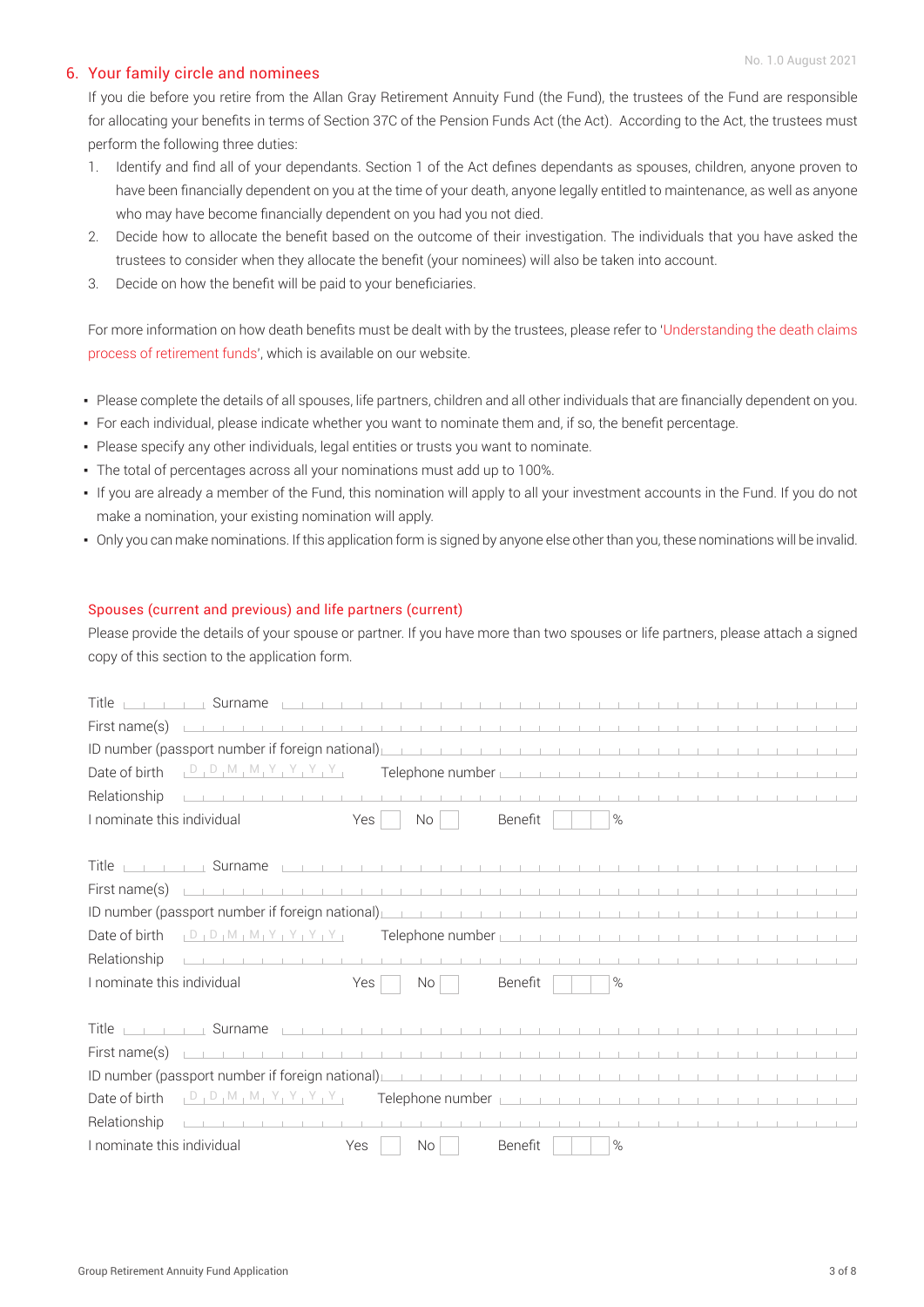#### Children

Please provide the details of all your children irrespective of their age (include adopted children and children born out of wedlock, but exclude stepchildren). If you have more than four children, please attach a signed copy of this section to the application form.

| Title <u>part of the Surname part of the term of the term of the term of the term of the term of the term of the term of the term of the term of the term of the term of the term of the term of the term of the term of the ter</u>    |                  |                  |                 |               |  |  |  |  |  |
|-----------------------------------------------------------------------------------------------------------------------------------------------------------------------------------------------------------------------------------------|------------------|------------------|-----------------|---------------|--|--|--|--|--|
| First name(s)                                                                                                                                                                                                                           |                  |                  |                 |               |  |  |  |  |  |
| ID number/birth certificate number (passport number if foreign national)                                                                                                                                                                |                  |                  |                 |               |  |  |  |  |  |
| Date of birth $D_1D_1M_1M_1Y_1Y_1Y_1Y_2$ Telephone number                                                                                                                                                                               |                  |                  |                 |               |  |  |  |  |  |
| I nominate this individual                                                                                                                                                                                                              | No<br>Yes        | Benefit          |                 | $\%$          |  |  |  |  |  |
|                                                                                                                                                                                                                                         |                  |                  |                 |               |  |  |  |  |  |
| Title <u>part of the Surname part of the term of the term of the term of the term of the term of the term of the term of the term of the term of the term of the term of the term of the term of the term of the term of the ter</u>    |                  |                  |                 |               |  |  |  |  |  |
| First name(s)                                                                                                                                                                                                                           |                  |                  |                 |               |  |  |  |  |  |
| ID number/birth certificate number (passport number if foreign national)                                                                                                                                                                |                  |                  |                 |               |  |  |  |  |  |
| Date of birth $D_1D_1M_1M_1Y_1Y_1Y_1Y_1$ Telephone number                                                                                                                                                                               |                  |                  |                 |               |  |  |  |  |  |
| I nominate this individual                                                                                                                                                                                                              | Yes<br>No        | Benefit          | $\mathbf{1}$    | $\frac{9}{6}$ |  |  |  |  |  |
|                                                                                                                                                                                                                                         |                  |                  |                 |               |  |  |  |  |  |
| Title <u>parameters</u> and <b>Surname</b> the contract of the contract of the contract of the contract of the contract of the contract of the contract of the contract of the contract of the contract of the contract of the contract |                  |                  |                 |               |  |  |  |  |  |
| First name(s) $\Box$                                                                                                                                                                                                                    |                  |                  |                 |               |  |  |  |  |  |
| ID number/birth certificate number (passport number if foreign national) [19] The Land Land Land Land Land Land Land                                                                                                                    |                  |                  |                 |               |  |  |  |  |  |
|                                                                                                                                                                                                                                         |                  |                  |                 |               |  |  |  |  |  |
| I nominate this individual                                                                                                                                                                                                              | Yes<br>No        | Benefit          | <b>Contract</b> | $\%$          |  |  |  |  |  |
|                                                                                                                                                                                                                                         |                  |                  |                 |               |  |  |  |  |  |
| Title                                                                                                                                                                                                                                   |                  |                  |                 |               |  |  |  |  |  |
| First name(s)                                                                                                                                                                                                                           |                  |                  |                 |               |  |  |  |  |  |
|                                                                                                                                                                                                                                         |                  |                  |                 |               |  |  |  |  |  |
| Date of birth $D_1D_1M_1M_1Y_1Y_1Y_1Y_2$                                                                                                                                                                                                |                  | Telephone number |                 |               |  |  |  |  |  |
| I nominate this individual                                                                                                                                                                                                              | Yes<br><b>No</b> | Benefit          |                 | $\%$          |  |  |  |  |  |

### Other individuals who you support financially

Please provide the details of anyone else who you support financially. This may include for example your stepchildren, parents, grandparents, brothers or sisters. If there are more individuals who you support financially, please attach a signed copy of this section to the application form.

| Title<br>Surname L                                                                                                                                                                                                                   |     |                                                                                                                                                                                                                                      |         |  |  |      |  |  |  |  |  |  |
|--------------------------------------------------------------------------------------------------------------------------------------------------------------------------------------------------------------------------------------|-----|--------------------------------------------------------------------------------------------------------------------------------------------------------------------------------------------------------------------------------------|---------|--|--|------|--|--|--|--|--|--|
| First name(s)                                                                                                                                                                                                                        |     |                                                                                                                                                                                                                                      |         |  |  |      |  |  |  |  |  |  |
| ID number (passport number if foreign national)                                                                                                                                                                                      |     |                                                                                                                                                                                                                                      |         |  |  |      |  |  |  |  |  |  |
| Date of birth                                                                                                                                                                                                                        |     | Telephone number <u>that the contract of the contract of the contract of the contract of the contract of the contract of the contract of the contract of the contract of the contract of the contract of the contract of the con</u> |         |  |  |      |  |  |  |  |  |  |
| Relationship                                                                                                                                                                                                                         |     |                                                                                                                                                                                                                                      |         |  |  |      |  |  |  |  |  |  |
| I nominate this individual                                                                                                                                                                                                           | Yes | No.                                                                                                                                                                                                                                  | Benefit |  |  | $\%$ |  |  |  |  |  |  |
|                                                                                                                                                                                                                                      |     |                                                                                                                                                                                                                                      |         |  |  |      |  |  |  |  |  |  |
|                                                                                                                                                                                                                                      |     |                                                                                                                                                                                                                                      |         |  |  |      |  |  |  |  |  |  |
| <u>Title is not a surname is not and the contract of the contract of the contract of the contract of the contract of the contract of the contract of the contract of the contract of the contract of the contract of the contrac</u> |     |                                                                                                                                                                                                                                      |         |  |  |      |  |  |  |  |  |  |
|                                                                                                                                                                                                                                      |     |                                                                                                                                                                                                                                      |         |  |  |      |  |  |  |  |  |  |
| ID number (passport number if foreign national)                                                                                                                                                                                      |     |                                                                                                                                                                                                                                      |         |  |  |      |  |  |  |  |  |  |
| , D, M, M, Y, Y, Y, Y,<br>Date of birth                                                                                                                                                                                              |     | Telephone number <u>in the contract of the contract of the contract of the contract of the contract of the contract of the contract of the contract of the contract of the contract of the contract of the contract of the contr</u> |         |  |  |      |  |  |  |  |  |  |
| Relationship                                                                                                                                                                                                                         |     |                                                                                                                                                                                                                                      |         |  |  |      |  |  |  |  |  |  |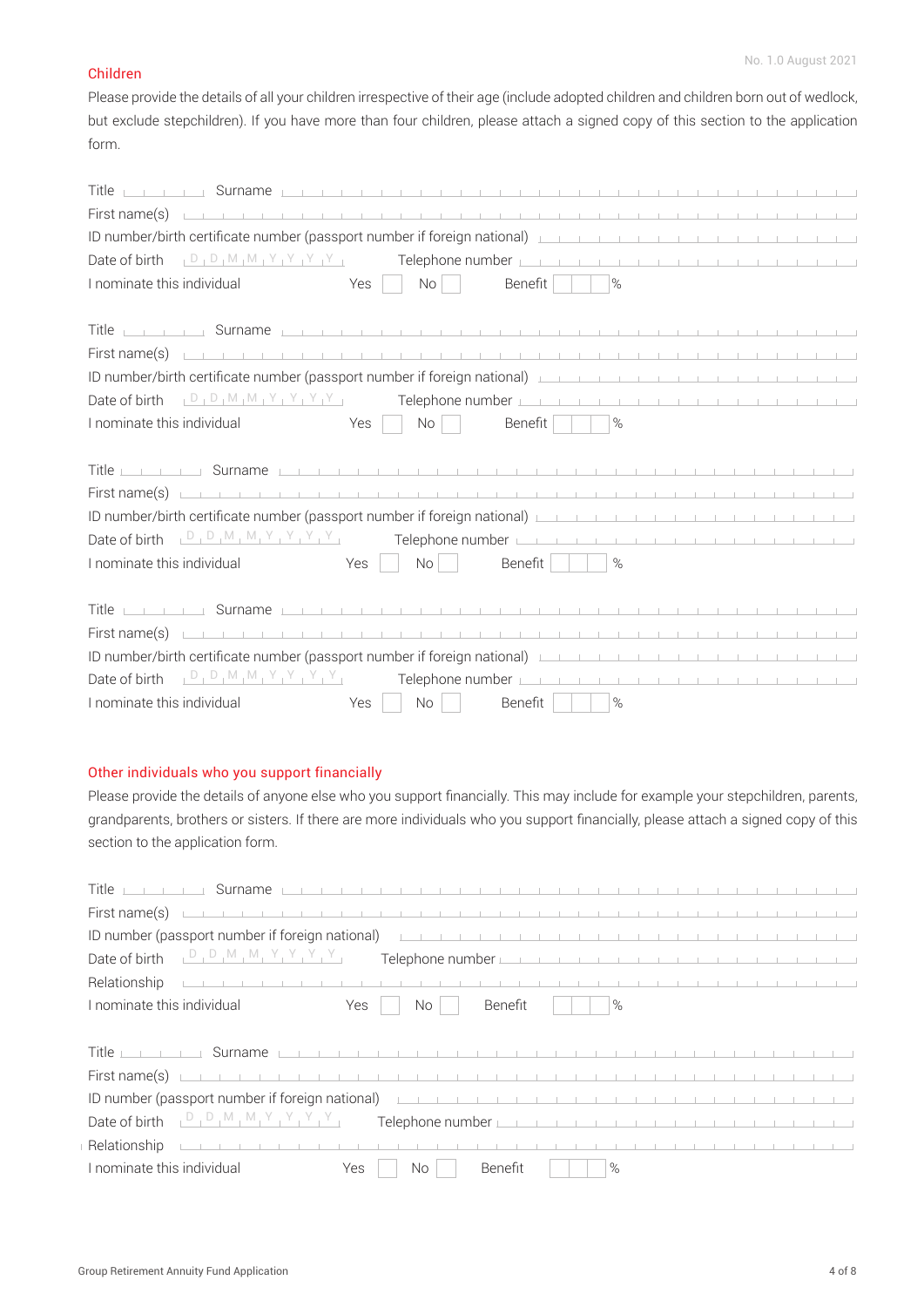#### Other individuals, legal entities or trusts you would like to nominate as beneficiaries

If you want to nominate other individuals, legal entities or trusts not mentioned previously please complete the details below. If you want to nominate more nominees, please attach a signed copy of this section to this form.

### Individual

|                       | Title <u>part of the Surname</u> part of the part of the state of the state of the state of the state of the state of the state of the state of the state of the state of the state of the state of the state of the state of the s |  |  |  |  |  |  |  |
|-----------------------|-------------------------------------------------------------------------------------------------------------------------------------------------------------------------------------------------------------------------------------|--|--|--|--|--|--|--|
|                       | First name(s) $\Box$                                                                                                                                                                                                                |  |  |  |  |  |  |  |
|                       | ID number (passport number if foreign national) <u>the contract of the contract of the contract of the contract of</u>                                                                                                              |  |  |  |  |  |  |  |
|                       | Date of birth $D_1D_1M_1M_1Y_1Y_1Y_1Y_2$ Telephone number                                                                                                                                                                           |  |  |  |  |  |  |  |
|                       | <b>Relationship</b>                                                                                                                                                                                                                 |  |  |  |  |  |  |  |
| Benefit $\vert \vert$ | $\%$                                                                                                                                                                                                                                |  |  |  |  |  |  |  |

#### Legal entity or trust

| Name of legal entity or trust <u>parameter in the contract of the contract of the contract of the contract of the co</u>                                                                                                             |  |  |  |  |  |  |  |  |  |  |  |  |  |
|--------------------------------------------------------------------------------------------------------------------------------------------------------------------------------------------------------------------------------------|--|--|--|--|--|--|--|--|--|--|--|--|--|
| Registration or Master's reference number <b>the contract of the contract of the contract of the contract of the contract of the contract of the contract of the contract of the contract of the contract of the contract of the</b> |  |  |  |  |  |  |  |  |  |  |  |  |  |
|                                                                                                                                                                                                                                      |  |  |  |  |  |  |  |  |  |  |  |  |  |
| Telephone number <u>in the contract of the contract of the contract of the contract of the contract of the contract of the contract of the contract of the contract of the contract of the contract of the contract of the contr</u> |  |  |  |  |  |  |  |  |  |  |  |  |  |
| Benefit    <br>$\frac{9}{6}$                                                                                                                                                                                                         |  |  |  |  |  |  |  |  |  |  |  |  |  |

#### Your additional information

Please provide any information regarding family circumstances or other factors, which you think the trustees should know of and which will help them to distribute the death benefit fairly.

the contract of the contract of the and the control 

#### 7. How will we communicate with you?

We will send all communications to you via email.\*

\*If you do not have an email address, we will send all communications via post. Allan Gray does not accept any liability and can in no way be held responsible or liable for any damages, claims or losses caused directly, indirectly or consequently as a result of using the South African Post Office if your preferred method of communication is post.

#### Manage your investments online

You will receive an Allan Gray Online account with this investment. Allan Gray Online enables you to view your personal and investment details (e.g. bank account details, account balance, transaction history) and manage your investments (e.g. perform transactions) online. We need an email address to set up your online account.

If you do not want online access, please tick this box.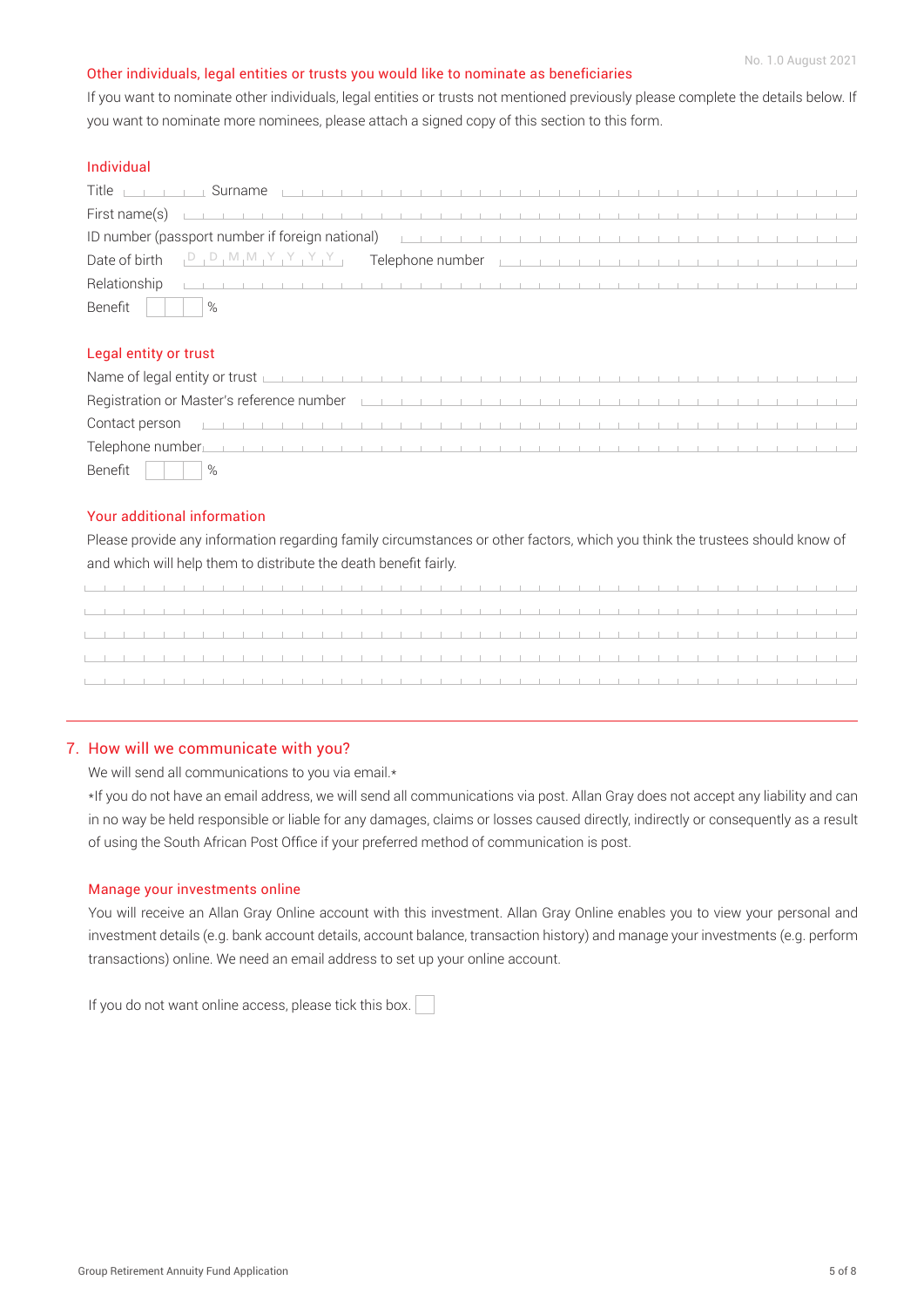#### 8. Investor declaration

- I acknowledge that the Fund does not collect my contributions and that my employer will deduct my contributions from my salary and pay it into the Allan Gray Group Retirement Annuity Fund bank account on my behalf.
- I authorise the Administrator to accept any transactions or payment change my employer submits on my behalf.
- I acknowledge that there is no obligation on the Fund or the Administrator to ensure that the contribution or the correct contributions are made by me or on my behalf as the Fund does not determine the contributions.
- I will not hold the Fund or the Administrator liable for any loss or damages resulting from incorrect or late payments that my employer makes.
- I confirm that all information provided in this form and all other documents signed by me in connection with this application, whether in my handwriting or not, is correct.
- I am responsible for the accuracy and completeness of all answers, statements or other information provided by me or on my behalf.
- **.** I have not received advice from the Administrator regarding this application.
- I confirm that the Administrator may accept signed instructions by fax or via other electronic means.
- I confirm that the Administrator may accept instructions from any authorised third party who has been appointed and authorised by me in writing.
- I understand that where I have completed the details of a person, entity or trust, and I have not completed 'yes' or 'no' to the question 'I nominate this individual, entity or trust' and I have not completed a percentage (%) allocation, the person, entity or trust will not have been nominated by me to share in the death benefit.
- I have read and understood the investment overview. The version number is compulsory for the application to be processed. Investment overview version number:
- I have read, understood and agree to the [Conditions of Membership.](https://www.allangray.co.za/globalassets/documents-repository/product/brochures/Retirement%20Annuity%20Fund/Files/Conditions%20of%20membership%20RA.pdf)
- I agree that my contractual relationship with the Administrator will be subject to South African law and regulation (including but not limited to exchange control and tax requirements).
- I confirm that if I am not a South African resident, my investment through the Administrator is based on my own initiative and not due to any offer or solicitation by the Administrator.
- I acknowledge and consent to the Administrator sharing my tax information provided in section 5 with any other entity in the Allan Gray group with whom I may have an investment account or product so that the entity can report my tax information to SARS, where required. My most recent tax declaration will replace all previous declarations made.
- I acknowledge that SARS may share my tax information with my local tax authority to adhere to the Foreign Accounts Tax Compliance Act (FATCA) and the Organisation for Economic Co-operation and Development's (OECD) Common Reporting Standard (CRS).
- I undertake to inform the Administrator in writing if the circumstances referred to in the declaration above change.
- Under penalties of perjury, I declare that I have examined the tax information completed in section 5 on this form and to the best of my knowledge and belief it is true, correct, and complete.

| $\sim$ .<br>Signature of investor | $\lambda$<br>Jale | D. |  |  |  |
|-----------------------------------|-------------------|----|--|--|--|
|                                   | .                 |    |  |  |  |

If you have an independent financial adviser for this investment, please tick this box and complete the next section of this form.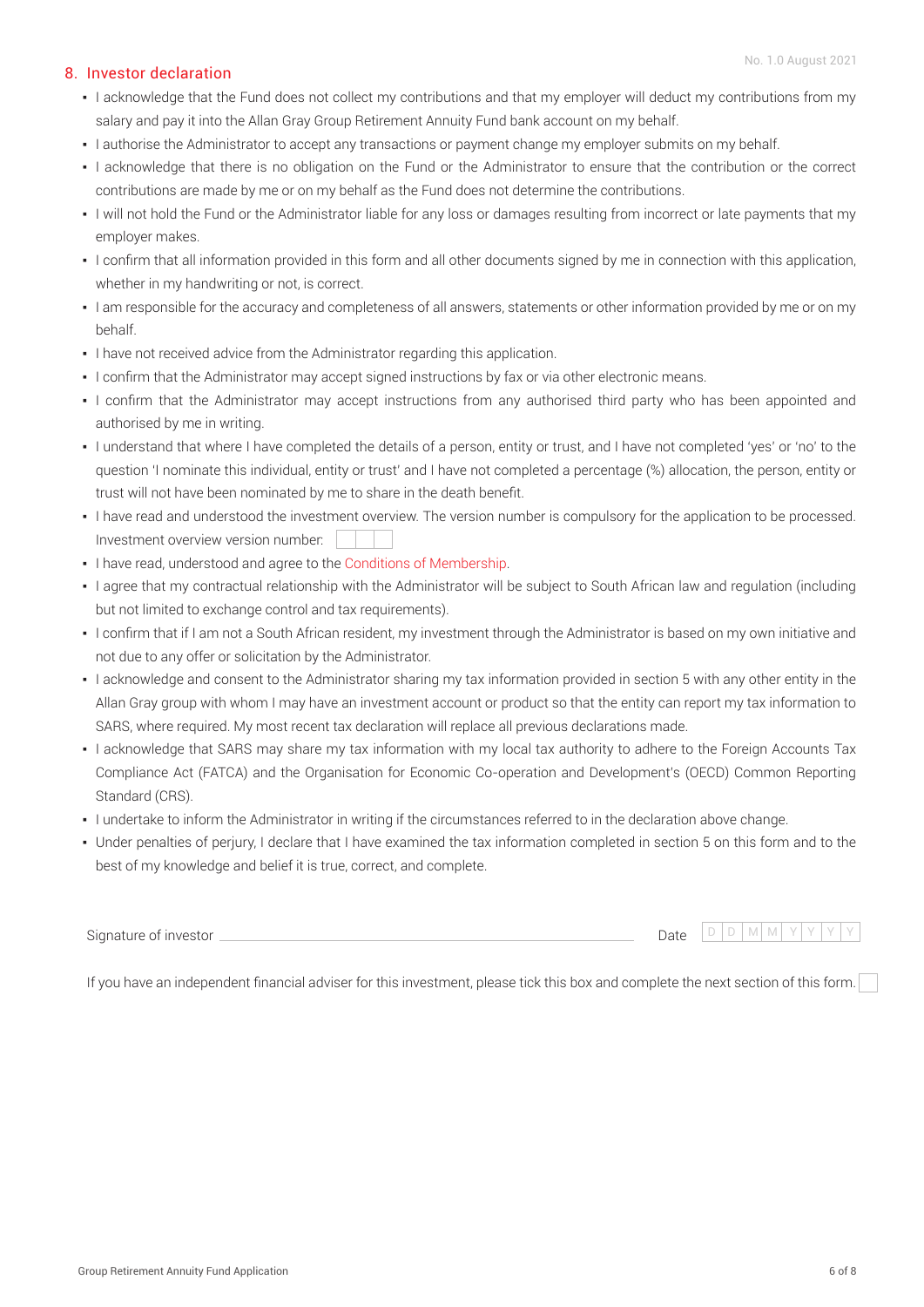## 9. Complete this section if you have an independent financial adviser

#### Provide us with your financial adviser's details

| Name and surname of financial adviser <b>EXECUTE:</b> THE REPORT OF THE REPORT OF THE REPORT OF THE REPORT OF THE REPORT OF THE REPORT OF THE REPORT OF THE REPORT OF THE REPORT OF THE REPORT OF THE REPORT OF THE REPORT OF THE R  |  |  |  |  |  |  |  |  |  |  |  |  |  |  |
|--------------------------------------------------------------------------------------------------------------------------------------------------------------------------------------------------------------------------------------|--|--|--|--|--|--|--|--|--|--|--|--|--|--|
|                                                                                                                                                                                                                                      |  |  |  |  |  |  |  |  |  |  |  |  |  |  |
| Financial adviser code <u>the contract of the contract of the contract of the contract of the contract of the contract of</u>                                                                                                        |  |  |  |  |  |  |  |  |  |  |  |  |  |  |
| Financial adviser's assistant dealing with this transaction <b>Experimental and the control of the control of the control of the control of the control of the control of the control of the control of the control of the contr</b> |  |  |  |  |  |  |  |  |  |  |  |  |  |  |

#### What negotiable fees must be paid to your financial adviser for this investment?

I agree to the following negotiated fees on this and all future transactions until otherwise specified:

| Initial | ٠ |  | % |  |
|---------|---|--|---|--|
|         |   |  |   |  |

Maximum 3.0% (excluding VAT) deducted prior to the investment being made. Where the annual fees are more than 0.5%, initial fees are capped at 1.5%. If it is agreed that no initial fee is payable, please insert 0%. Initial fees are not paid on transfers from another Retirement Annuity Fund in terms of Section 14 of the Pension Funds Act, 1956.

Annual  $\log_{10}$  Maximum 1.0% (excluding VAT) of the investment account. Where the initial fee is more than 1.5%, the maximum annual fee is 0.5%. If no annual fee is payable, please insert 0%.

#### Who should we communicate with?

Who should we send your transaction confirmations to? Me Financial adviser Both If no option is selected, your transaction confirmations will be sent to both you and your financial adviser.

Who should we send your statements and other communications to? Me  $\Box$  Financial adviser  $\Box$  Both If no option is selected, your communications will be sent to you only.

#### Provide authorisation for your financial adviser to submit instructions on your behalf

You may authorise the financial services provider (FSP) to submit instructions for this investment on your behalf, either online or via forms. If the FSP holds a 'Category II' licence with the Financial Sector Conduct Authority (FSCA), it is licensed to exercise discretion and submit instructions on your behalf. To do this for all your investments, the FSP will need a mandate (instruction) from you.

Have you entered into a mandate with this FSP to exercise discretion and submit instructions on your behalf? Yes  $\Box$  No

Alternatively, if your financial adviser holds a 'Category I' licence with the FSCA, they are not licensed to exercise discretion and submit instructions on your behalf. However, you may authorise them to submit online instructions for this investment only on your behalf.

Do you authorise this financial adviser to submit instructions (excluding withdrawals) on your behalf via Allan Gray Online?  $Yes$  No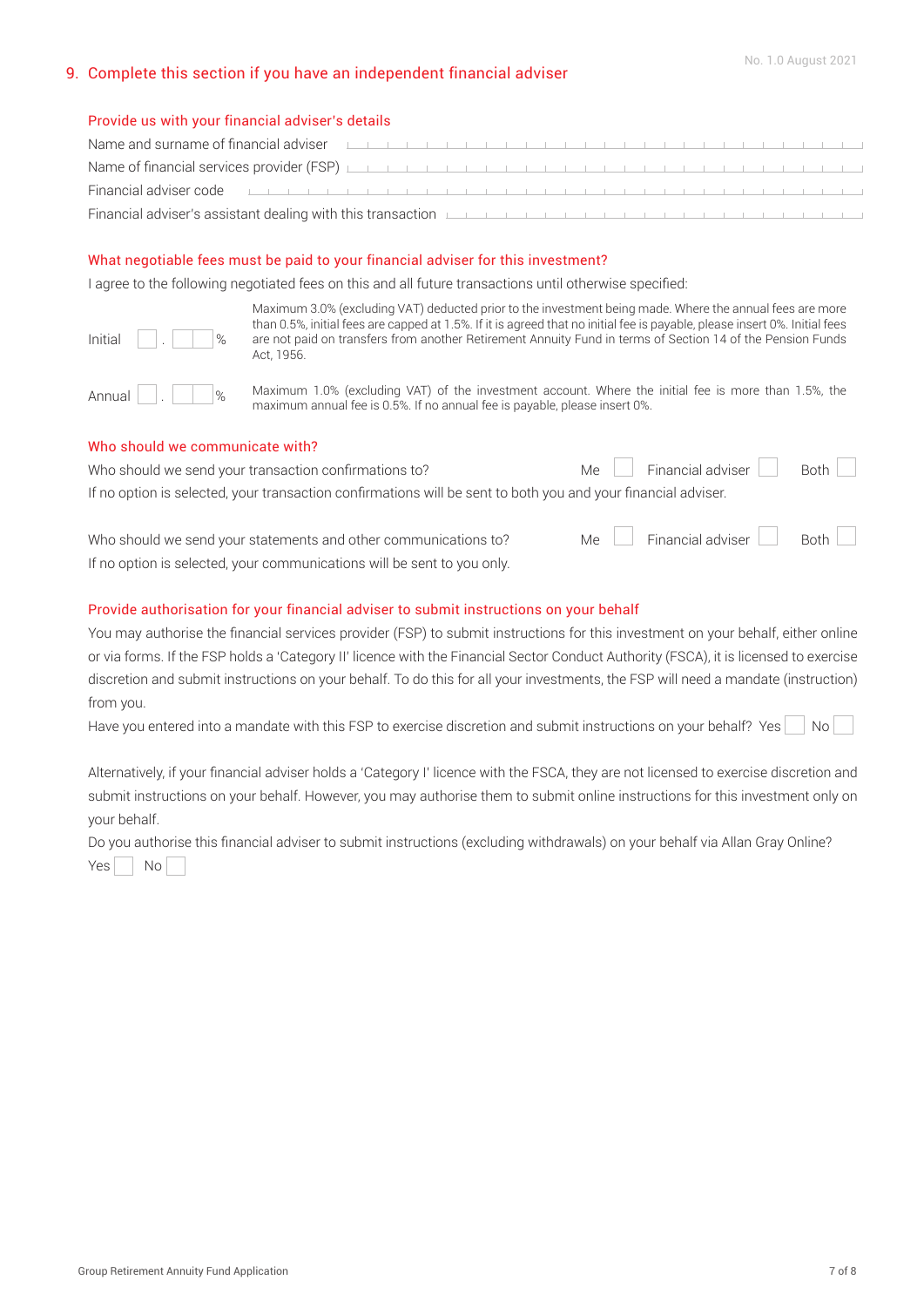### 10. Investor declaration for clients with a financial adviser

- I confirm that this financial adviser, as authorised representative of the FSP above, is my appointed financial adviser.
- . I confirm that the Administrator may accept instructions from my financial adviser who has been appointed by me in writing.
- . I confirm that my appointed financial adviser and any other third parties with whom I have an agreement to manage this investment (e.g. a discretionary investment manager) will have access to my investment details via a secure electronic channel.
- I understand and agree that all instructions submitted by my financial adviser will be governed by the relevant and latest [Conditions of Membership](https://www.allangray.co.za/globalassets/documents-repository/product/brochures/Retirement%20Annuity%20Fund/Files/Conditions%20of%20membership%20RA.pdf) in force as at the date the instruction is submitted.
- I acknowledge and agree that the Administrator will not be held liable for acting on any instructions submitted by my financial adviser and I indemnify the Administrator from all direct or indirect claims (including claims for consequential damages) in this regard.
- I have read and agree to the investor declaration in section 8.

| $\sim$<br>Signature of investor<br>. | $\overline{\phantom{0}}$<br>Date<br>. | $\sim$<br>$\sim$ | . |  |  |  |
|--------------------------------------|---------------------------------------|------------------|---|--|--|--|
|                                      |                                       |                  |   |  |  |  |

## 11.This section must be completed by your financial adviser

#### Financial adviser FAIS declaration

- I have made the disclosures required in terms of the Financial Advisory and Intermediary Services (FAIS) Act, No. 37 of 2002 to the investor.
- . I have explained all fees that relate to this investment to the investor. I understand and accept that the investor may write to the Administrator to cancel future fees.

#### Financial adviser online instruction declaration

- In the absence of a mandate, I acknowledge and agree that I will only act on my client's instruction when submitting instructions via Allan Gray Online.
- I have read, understood and agree to the [Terms and Conditions](https://www.allangray.co.za/online-terms-and-conditions/) applicable to submitting instructions via Allan Gray Online.
- I acknowledge and agree that the Administrator will not be held liable for acting on any instructions submitted by me, and I indemnify the Administrator from all direct or indirect claims (including claims for consequential damages) in this regard.
- I understand that the Administrator reserves the right, at any time, to review my licence and/or to audit or request copies of my client's consent (whichever applicable) for instructions that I have submitted via Allan Gray Online.

Signature of financial adviser

Date  $D D M M Y Y Y$